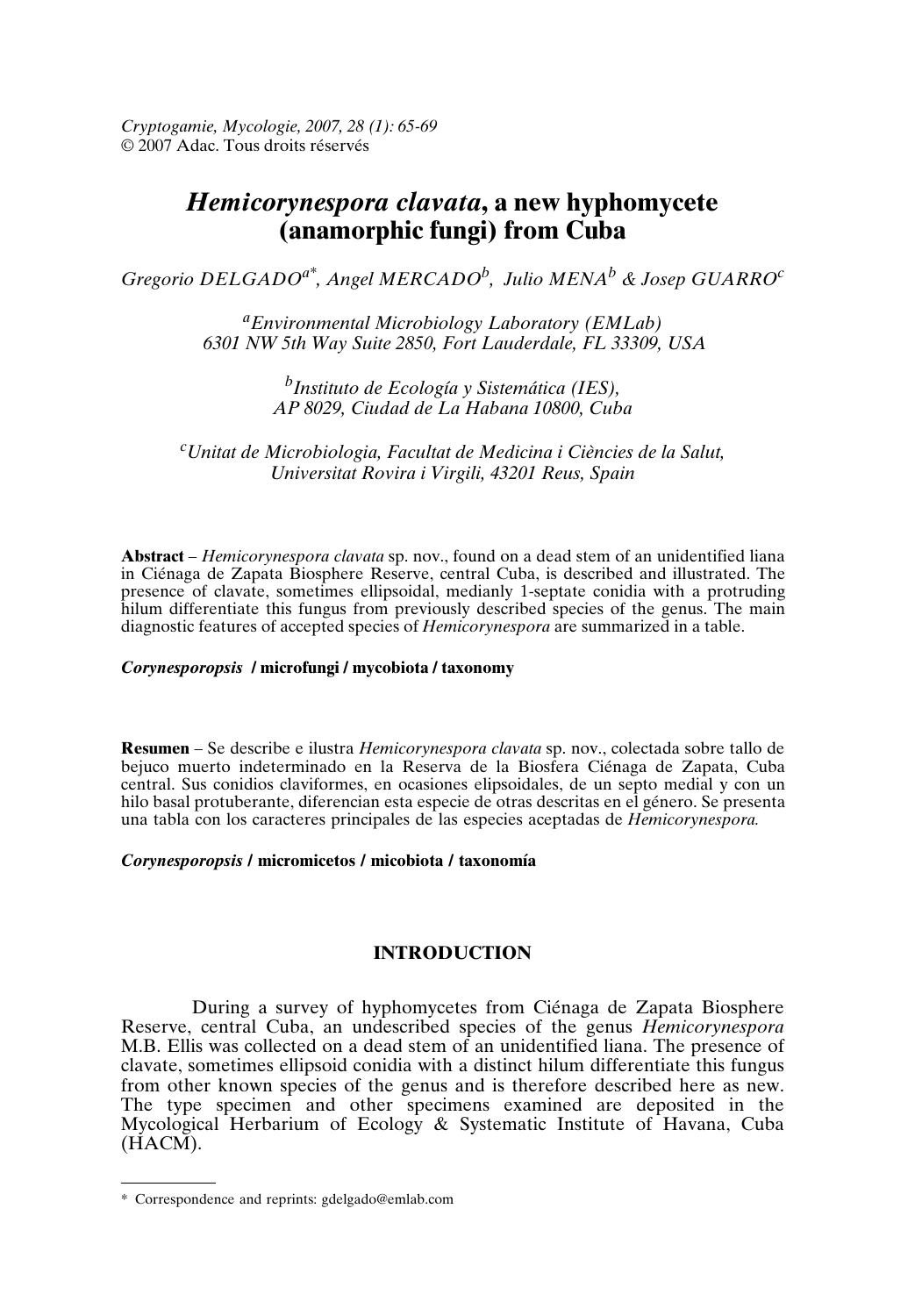### **DESCRIPTION**

#### *Hemicorynespora clavata* **Delgado, Mercado & J. Mena** *anam. sp. nov.* (Fig 1)

*Coloniae effusae, pilosae, nigrae. Mycelium partim superficiale et partim in substrato immersum, ex hyphis septatis, laevibus, pallide brunneis, 2-4* <sup>µ</sup>*m latim compositum. Conidiophora macronematosa, mononematosa, simplicia, erecta, recta vel flexuosa, brunnea, crassitunicata, septata, laevia vel leviter rugosa, usque 150* <sup>µ</sup>*m longa, 4-6* <sup>µ</sup>*m lata; cum usque 3 percurrentibus proliferationibus. Conidiorum initium holoblasticum et difussus. Conidiorum maturatio ab initio synchrona. Conidiorum secessio schizolytica. Proliferatio enteroblastica percurrens. Cellulae conidiogenae monotreticae, terminales, in conidiophoris incorporatae, cylindricae vel ellipsoideae, pallide brunneae vel brunneae, 12.5-21 (43.5)* <sup>×</sup> *2.5-4* <sup>µ</sup>*m. Conidia solitaria, acrogena, laevia, claviformia vel ellipsoidea, crassitunicata, brunnea vel rufulo-brunnea, 1-septata, 12-20 (14-16)* <sup>×</sup> *4-6* <sup>µ</sup>*m; hilum distinctum.*

Holotypus: CUBA, Matanzas *provincia*, Ciénaga de Zapata, Santo Tomás, *in caulibus emortuis plantae scandentis ignotae*, 17.III.1999, *leg.* G. Delgado (HACM 9763).

*Colonies* effuse, hairy, black. *Mycelium* partly superficial, partly immersed, composed of septate, smooth, pale brown, 2-4 µm wide hyphae. *Conidiophores* macronematous, mononematous, simple, erect, straight to flexuous, brown, thick-walled, septate, smooth to slightly roughened, up to  $150 \mu m$ long, 4-6 µm wide, with up to 3 cylindrical to lageniform proliferations, sometimes with one submedian to proximal secondary septum. *Conidial initiation* holoblastic with maturation by diffuse wall-building. *Conidial maturation* synchronous with conidial ontogeny. *Conidial secession* schizolytic. *Proliferation* enteroblastic percurrent. *Conidiogenous cells* monotretic, terminal, integrated, cylindrical to ellipsoidal, pale brown to brown,  $12.5-21$  ( $-43.5$ )  $\times$  2.5-4 µm. *Conidia* solitary, acrogenous, smooth, mostly clavate to ellipsoidal, rounded at the apex, thickwalled, medianly 1-septate, constricted at septum, brown to red-brown, mostly concolorous but often with the basal cell paler than the apical,  $12{\text -}20 \times 4{\text -}6 \mu m$ , with a broad, distinct hilum.

Specimens examined: CUBA, Matanzas province, Ciénaga de Zapata, Santo Tomás, on a dead stem of unidentified dead liana, 17 March, 1999, G. Delgado (HOLOTYPE: HACM 9763); on dead branches and twigs of *Dalbergia* sp., 17 March, 1999, G. Delgado (HACM 9762); Santo Tomás Channel, on dead branches of unidentified tree, 18 March, 1999, G. Delgado (HACM 9767); Santo Tomás, on dead stems, 18 March, 1999, G. Delgado (HACM 9768).

## **DISCUSSION**

Ellis (1972) established the genus *Hemicorynespora* for two hyphomycetes: *H. deightonii* M. B. Ellis, the type species, collected on dead branches of *Bersama paullinioides* in Sierra Leone and *Cladotrichum mitratum* Penz. & Sacc., previously transferred to *Spadicoides* by Hughes (1958) but considered congeneric with the type species as *H. mitrata* (Penz. & Sacc.) M B. Ellis. The genus is characterized by monotretic, integrated, percurrent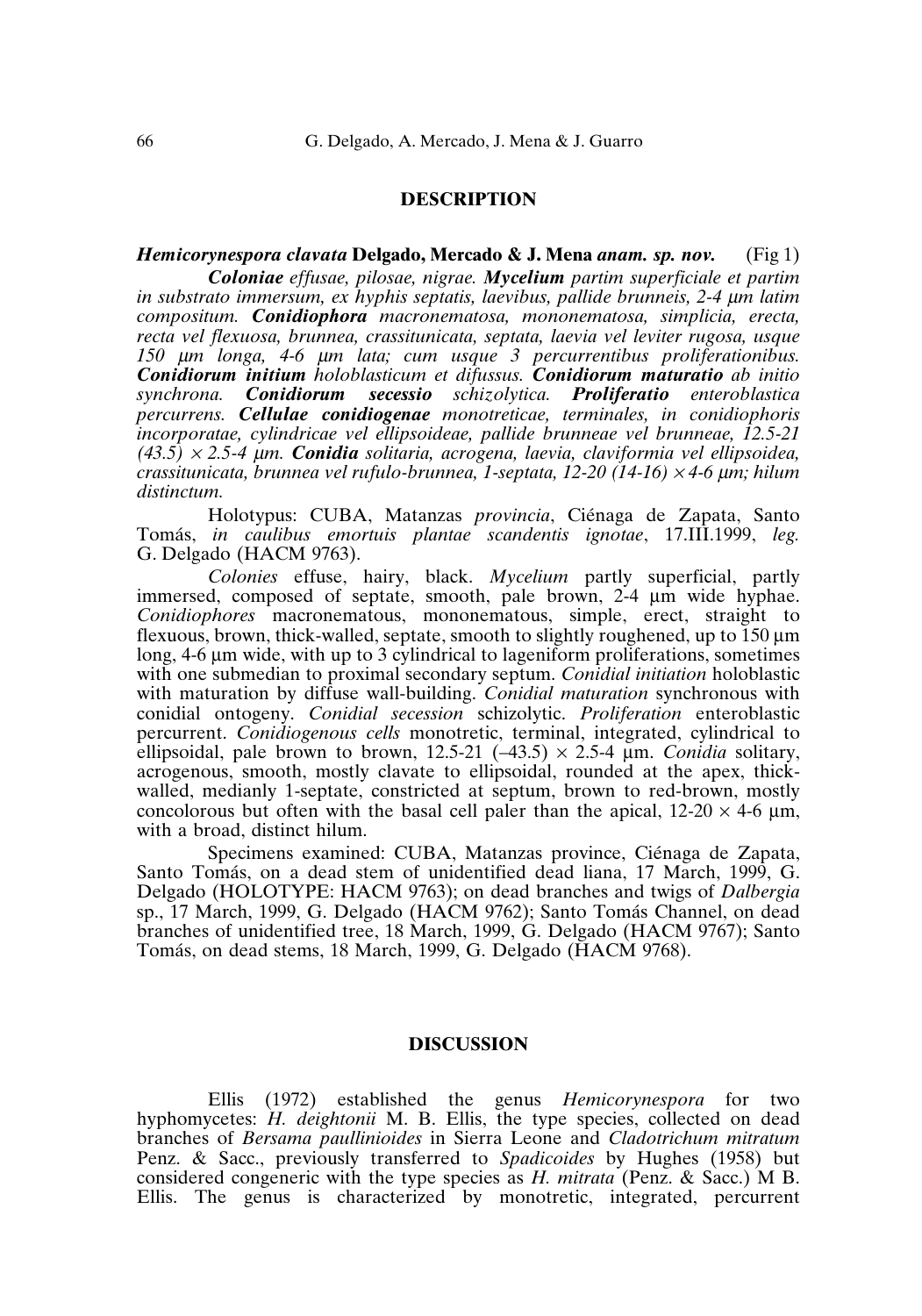

Fig. 1. *Hemicorynespora clavata*, HACM 9763. A. Conidia. B Conidiophores, conidiogenous cells with percurrent proliferations and attached conidia.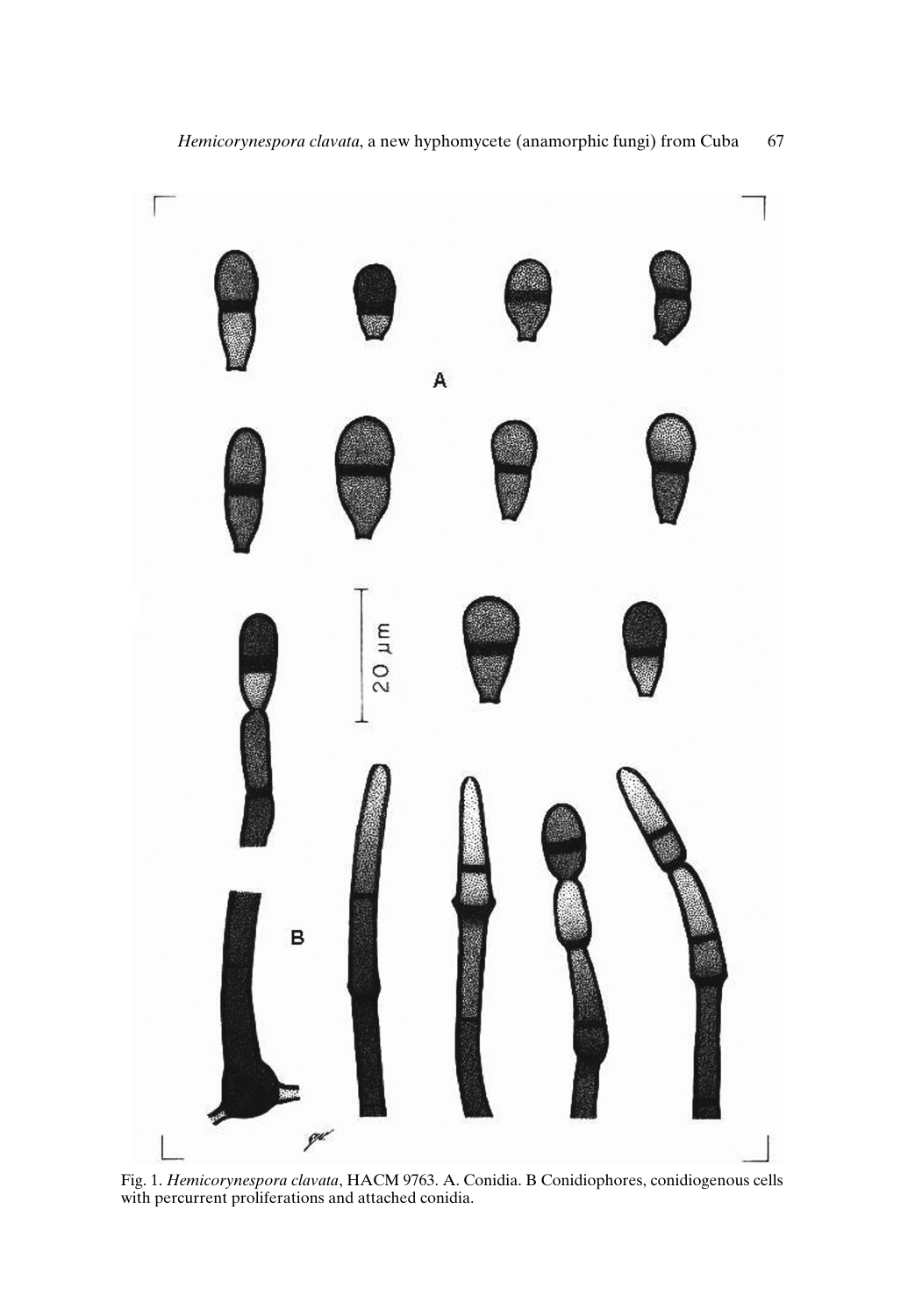proliferating conidiogenous cells on simple, brown conidiophores with solitary, mid to dark brown conidia with or without darkly thickened septa.

A further eight species have been described within the genus, all from tropical countries. Four were found as saprobes on dead leaves or on dead rachides and petioles of palms: *H. naviculiformis* Matsush., collected on dead leaf of *Pandanus* sp. in Micronesia (Matsushima, 1981), *H. aseptata* reported from Cuba on dead petioles of unidentified palm (Holubová-Jechová, 1987), *H. biconica* Subram. and *H. obclavata* Subram., both on dead rachis of *Calamus rotang* L. from Singapore (Subramanian, 1992/1993). The remaining species were found growing on other fungi: *H. fusispora* Subram. on synnemata of *Melanographium citri* (Frag. & Cif.) M B. Ellis and *Didymobotryum korthalsiae* Subram., and *H. ovata* Subram., on synnemata of *Stachylidium* sp. in Singapore (Subramanian, 1992/1993); *H. rostrata* Mercado *et al.* found on unidentified conidiophores in Mexico (Mercado-Sierra *et al.*, 1997) and *H. multiseptata* Sivan. & H. S. Chang on perithecia of *Chaetosphaeria ampulliformis* Sivan. & H. S. Chang in Taiwan, probably as its anamorph (Sivanesan & Chang, 1997). All accepted species of *Hemicorynespora* and their conidial morphological features are listed in Table 1.

*H. clavata* is unique in having clavate, sometimes ellipsoidal conidia. Among *Hemicorynespora* species with medianly 1-septate conidia it shares certain features in common with *H. fusispora* Subram. and *H. biconica* Subram. in the morphology of the conidiogenous cells and the brown to reddish brown, obscure, medianly 1-septate conidia with a distinct hilum. However, *H. fusispora* has fusiform to obclavate-fusiform, longer conidia (15-30 µm) and shorter conidiogenous cells  $(15-18 (-23) \,\mu m)$ , while *H. biconica* has biconic, narrowed and smoothly rounded at the apex, wider conidia (7.5-9.0 µm). Another fungus, *Corynesporopsis isabelicae* Hol.-Jech. (Holubova-Jechová, 1987) could also be compare with the new species as they both share the same conidial ontogeny and a similar conidial morphology. However, the conidia of *C. isabelicae* are larger  $((24-) 27-43.5 \mu m)$ , elongated-fusiform to naviculate, and often disposed in short chains.

| <i>Species</i>    | Conidia                                                   |                          |                          |
|-------------------|-----------------------------------------------------------|--------------------------|--------------------------|
|                   | <b>Shape</b>                                              | Size (µm)                | Septation                |
| H. aseptata       | Elongate-naviculiforme                                    | $17 - 24 \times 3.5 - 5$ | 0-septate                |
| H. biconica       | <b>Biconic</b>                                            | $10-20 \times 7.5-9.0$   | Medianly 1-septate       |
| H. clavata        | Clavate to ellipsoidal                                    | $12 - 20 \times 4 - 6$   | Medianly 1-septate       |
| H. deightonii     | Mitre-shaped, obovoid or ellipsoidal $22-26 \times 10-13$ |                          | 0-septate                |
| H. fusispora      | Fusiform to obclavate-fusiform                            | $15-30 \times 4.5-6$     | Medianly 1-septate       |
| H. mitrata        | Mitre-shaped                                              | $18-25 \times 9-14$      | Asymmetrically 1-septate |
| H. multiseptata   | Obovoid to obclavate                                      | $32-40 \times 15-17.5$   | 4-5 septate              |
| H. naviculiformis | Naviculiform                                              | $18-30 \times 6-7.5$     | Asymmetrically 1-septate |
| H. obclavata      | Short obclavate, rarely fusiform                          | $(21-) 27-32 \times 6-9$ | 2-septate                |
| H. ovata          | Elongate oval                                             | $10-12 \times 4.5-9$     | 0-septate                |
| H. rostrata       | Navicular or obclavate, rostrate                          | $20 - 28 \times 4 - 8$   | Asymmetrically 1-septate |

Table 1. Conidial features of accepted *Hemicorynespora* species.